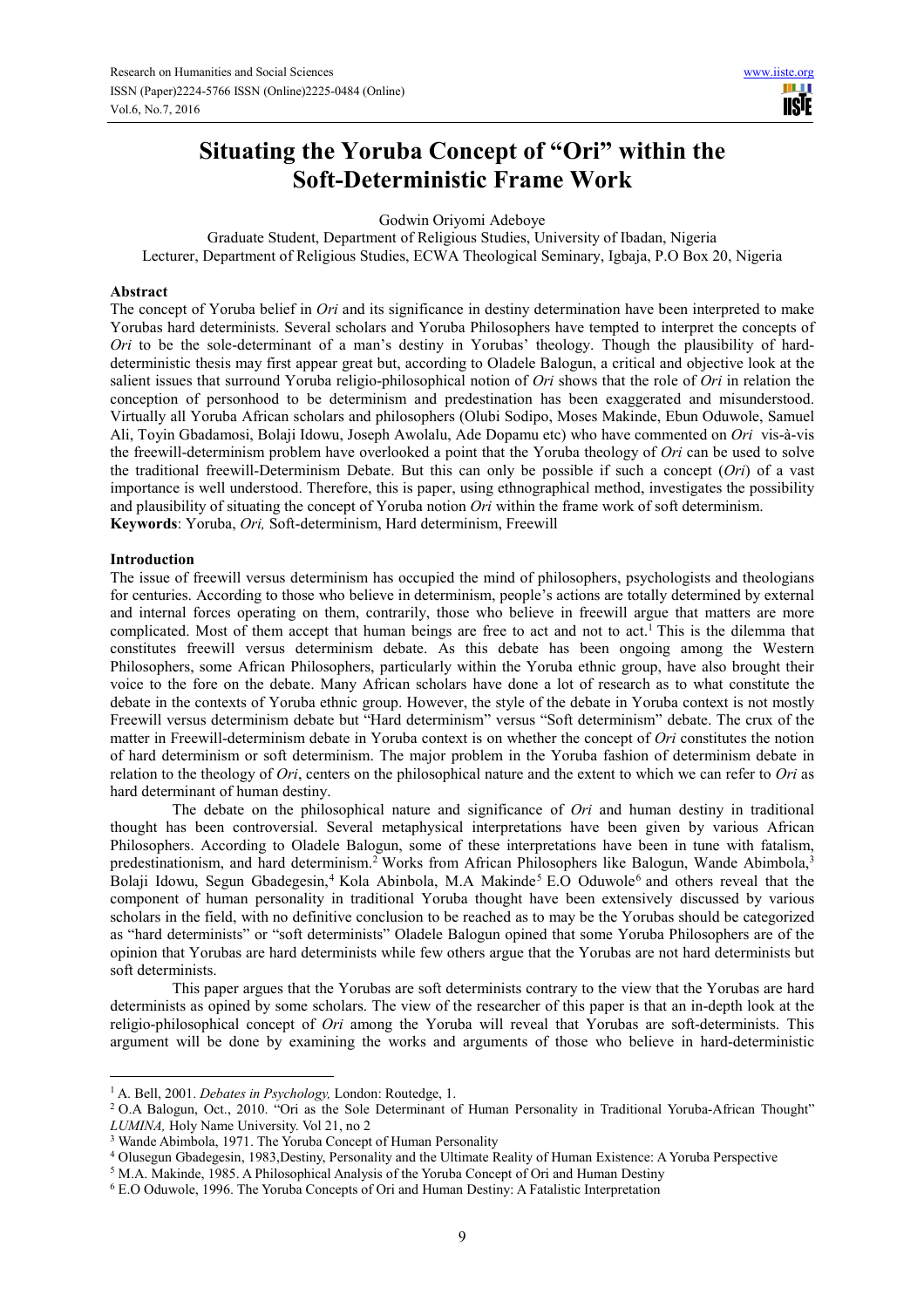interpretation and those who believe in soft-deterministic interpretation and the plausibility of both shall be weighed.

# **Brief Definition of some Key Terms**

Some key terms are very important to easy understand of this paper; therefore the researcher thinks it wise to briefly define them:

- a. Determinism- This is the theory that everything in the universe, including human actions, is entirely determined by causal laws, so that whatever happens at any given moment is the effect of some antecedent causes.
- b. Soft Determinism- This is the view that though an action can be determined but freewill can still play its role. This view does not preclude moral responsibility from an agent of an action. This view is more plausible than hard determinism in respect to the concept of *Ori* in Yoruba religio-philosophical notion and that is the argument of the author of this paper.

## **Who are the Yoruba?**

The origin and philosophy of Yoruba are not in obscurity. Yoruba ethnic group occupies the South-western Nigeria and they are said to have sprung from Lamurudu, one of the Kings around Mecca or Egypt. The Lamurudu gave birth to Oduduwa and it was Oduduwa that migrated to Ile-Ife and founded the ethnic group now known as the Yorubas.<sup>1</sup> In a book written in Yoruba language by T. A. A. Ladele, Oyebamiji Mustapha, I.A Aworinde, Oydemi Oyerinde and Olatunbosun Oladapo,<sup>2</sup> the authors argue that though there are many and diverse stories and legendaries as to the origin of the Yorubas, one thing that is certain is that Oduduwa was the key progenitor of the Yoruba.<sup>3</sup> Also, the authors posit that the origin of the Yoruba is Ile-Ife where the Yoruba's sub-ethnic groups migrated; some to Igbomina area, some to Yagba, some to Ekiti, some to Ondo state and so on and so forth. Adeleke Fakoya in his own account of Yoruba and their philosophy argues that Yoruba are a people of unique peculiarities; their history, names and names-giving, religions, politics, sociology, lifestyles, music, art, trade, oral tradition are numerous unique features by which the Yorubas can easily be identified.<sup>4</sup>

The Yoruba constitutes one of the major ethnic groups of modern Nigeria and they effectively occupy the whole of Ogun, Ondo, Oyo, Ekiti, Lagos and a substantial part of Kwara State. Apart from those found in Nigeria, the Yorubas can also be found in some parts of the Republic of Benin, Togo and Dahomey in West Africa and also some parts of South Africa. There are also some diaspora Yorubas in South America and the Caribbean, particularly in Brazil and Cuba. This paper shall focus on the Yorubas in Nigeria simply because, other Yorubas living elsewhere originated from Nigeria and their culture is very similar with little or no variance.

The traditional Yoruba are associated with various beliefs that cut across different strata of human existence. One of the most important among the Yorubas' belief is the their theology of *Ori* as determinant of one's destiny. According to Oladele Balogun, there is a well-developed body of literature in Yoruba theological studies which have dealt with the theology of *Ori* and human destiny. The Yoruba's theology of '*Ori'* and its relationship to the issue of determinism cannot be discussed adequately without discussing Yoruba's anthropological view, how do Yoruba view man and what constitutes a "man" in Yoruba philosophy?

## **Yoruba's Anthropological Conception**

 $\overline{a}$ 

According to Hallen and Sodipo, a person in Yoruba thought is made up of three important elements: *ara* (body), *emi* (life giving element) and *ori* (spiritual head which is responsible for human destiny). This position is referred to as "tripartite." In Yoruba conception of man, *ara* (body) refers to all the tangible elements that make a person both externally and internally such as brain, intestine, heart and others. *Emi* is believed to be the immaterial element that provides the animating force or energy without which a person said to be living talk less of being conscious.<sup>5</sup> Bolaji Idowu concurs with this submission when he also opined that *Emi* (life giving part of

<sup>&</sup>lt;sup>1</sup> Samuel Johnson, 2009. *The History of the Yorubas from Earliest Times to the Beginning of British Protectorate, Lagos: CSS* Bookshops Limited, 3.

<sup>2</sup> T. A. A. Ladele, Oyebamiji Mustapha, I.A Aworinde, Oydemi Oyerinde and Olatunbosun Oladapo, 2006. *Akojopo Iwadi Ijinle Asa Yoruba,* Ibadan: Gavima Press, 1.

<sup>&</sup>lt;sup>3</sup> The space and length of this paper will not allow me to itemize and discuss the several different stories that have advanced by historians in regard to the origin of the Yorubas nevertheless one thing that is certain is that Oduduwa was the progenitor of the Yorubas and that he founded Ile-Ife, a city in the Southwest of Nigeria, and that it is from this place that the rest Yorubas left or migrated to their present settlements. See Samuel Johnson's *History of the Yorubas* for more information.

<sup>4</sup> Adeleke A. Fakoya, 2009. "The Pragmatic Import of "Ori" in Yoruba Conversational Discourse" *ACTA LINGUISTICA* Lagos Vol. 3, 55.

<sup>5</sup> S. Oladipo, 1992." Predestination in Yoruba Thought: Philosopher's Interpretation" *Orita Journal of Religion* XXIV (1 &2): 45.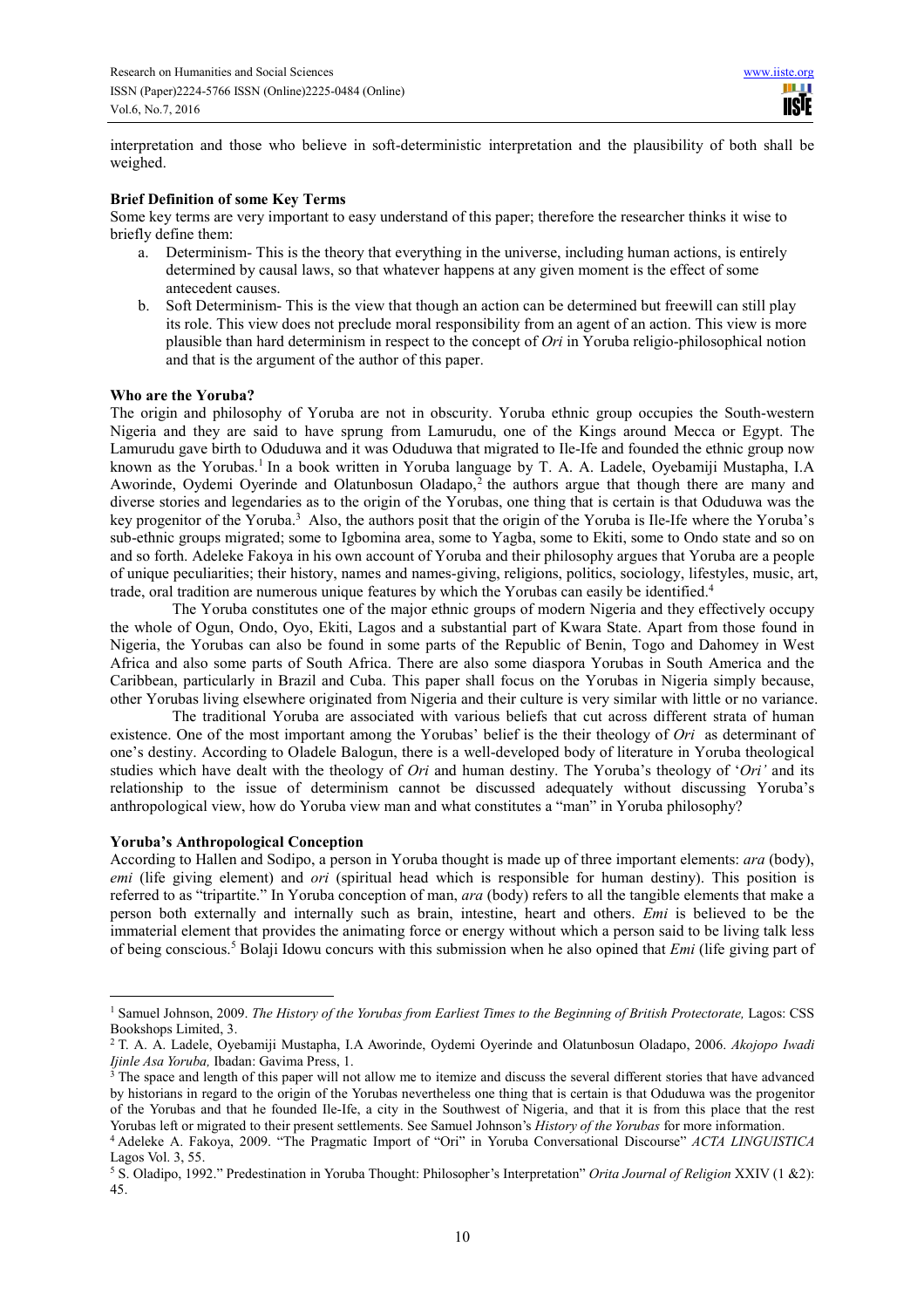of man) is the life force of man, its presence or absence in man makes the difference between life and death.<sup>1</sup> According to Oladele Balogun, the third element in the componential analysis of man in Yoruba belief is *'Ori' Ori* represents the individuality. *Ori* is the element responsible for a person's personality and represents human destiny. *Ori* is an immaterial entity; otherwise called inner-head and is intractably connected with human destiny.<sup>2</sup>

Segun Gbadegesin in his own analysis of the Yoruba concept of man, considers *ara (body), okan*  (heart), *emi* (life giving entity) and *Ori* (inner-head) as the componential elements of a person.<sup>3</sup> To Gbadegesin, *ara* is the physic-material part of the human and unlike Sodipo, Blaji Idowu and Wande Abimbola, that categorise *Okan* as part of *ara,* Gbadegesin distinguished between the two. Gbadegesin argues that *Okan* is not only the physical heart of a man but that there a metaphysical *okan* that helps man to take some conscious and free decision on heart. This is one the argument for soft-deterministic interpretation of Yoruba concept of man. The paper shall address it in great length later. Bolaji Idowu gives a trimorphous conception in Yoruba conception of *Ori* in relation to destiny formation.<sup>4</sup> In the opinion of Bolaji Idowu, *Ori* is not only the bearer of destiny but also to be the essence of human personality which rules, controls and guides the life and activities of the person.

Kola Abimbola seems to go beyond the views of Sodipo, Gbadegesin, Idowu, Dopamu and Awolalu, and Hallen when he added the fourth element to the tripartite conception of man. To Kola Abimbola, the fourth element is *ese* (leg) which also has dual characters. Literarily *ese* means physical 'leg' but within the context of human destiny and personality,<sup>5</sup> it means strife, hard work, and struggle; in short it means one's contribution to his destiny. Because of this Kola's assertion he cannot be referred to as hard determinist. This paper will address his standpoint in detail later. This third element referred to as *Ori* is the immediate concern and the point of the attention of this paper. The next section discusses, in brief detail, the myth and Concept of *Ori* in Yoruba Theology. For it is *Ori* that receives particular attention, and it is regarded as key element in the identity and destiny of a person.

# **The Concept and Myth of** *'Ori'* **in Yoruba Theology**

*Ori* (spiritual) is the ancestral guardian soul, having its physical symbolization as the physical head. *Ori* is regarded as the individual personal god who caters for individual and personal interest and needs. It is in line with this notion, that Abimbola argued that *Orisa* (gods) will not give or attend to any request from a man if such request has not been sanctioned by his *Ori,* because no *Orisa* (god) blesses a man without the consent of his or her *Ori*. 6 Joao Frerreira Dias discussed in detail the concept of propitiating *Ori* so as to align itself to the goodness from *Orisa*. 7 Accordingly, *Ori* as a lesser god has its own paraphernalia; the most important of which is a conical material made up leather to which cowries are sown in rows. The material according O.A Balogun,<sup>8</sup> is known as *Ipori* and sacrifices are put on it during the process of the propitiation of *Ori.*

In the attempt of the Yorubas to explain how *Ori* is acquired in *Orun* (hevaen) there are various myths on the methods of acquisition of *Ori.* Though this paper will not attempt exhaustive examination of these cosmological myths, some of the important points that have a great deal for a thorough understanding of the concept of *Ori* as believed by the Yorubas will be briefly mentioned.

Yorubas believe that before coming into the world, everybody was obliged to go and choose an *Ori*  from among a large number of *oris* stored in *Ajala's* warehouse. Ajala is not a god but a superhuman being.<sup>9</sup> He is the person in charge of molding *Ori* in heaven. *Orisanla* (arch divinity) is the divinity involved in the creation of man's body, Olodumanre (Supreme being) is the person that will put life in the body but the person will thereafter asked to go and pick one *Ori* at Ajala's warehouse. Meanwhile, the personality trait of Ajala is not

 $\overline{a}$ 1 E.B Idowu, 1962. *Olodumare: God in Yoruba Belief,* London: Longman, 123.

<sup>&</sup>lt;sup>2</sup> O.A Balogun, 2007. "The Concepts of Ori and Human Destiny in Traditional Yoruba Thought: A Soft Deterministic Interpretation" *Nordic Journal of African Studies* 16 (1):118.

<sup>3</sup> Segun Gbadegesin, 1991. *African Philosophy, Traditional Yoruba Philosophy and Conemporary African Realities,* Chicago: Gateway, 37.

<sup>4</sup> This trimorphous conception is referred to as *akunleyan, akunlegba and ayanmo.* E.B Idowu, 1962. *Olodumare: God in Yoruba Belief,* 173.

<sup>5</sup> Kola Abimbola, 2006. *Yoruba Culture: A Philosophical Account,* Birmigham, Iroko, 3.

<sup>6</sup> Wande Abimbola, 1971. "The Yoruba Concept of Human Personality. *"La notion de Personneen Afrique Noire Colloques Internationale de Center National de la Recherche Scientifique* (544): 82

<sup>7</sup> J. F. Dias, 2013. "Ori O! The Idea of Person, the Issue of Destiny, and the Ritual of bori among the Yorubas and a look a Candomble" *Horizonte: Dossie: Religioes Afro-Brasileiras- Artigo Original.* Vol. 11, n. 29, 75.

<sup>8</sup> O.A Balogun, 2007. "The Concepts of Ori and Human Destiny in Traditional Yoruba Thought: A Soft Deterministic Interpretation" 119.

<sup>&</sup>lt;sup>9</sup> O.A Blaogun argues on this point that is not all supernatural entities in Yoruba religion are gods or goddesses. Ajala is supernatural but not a god or goddesses.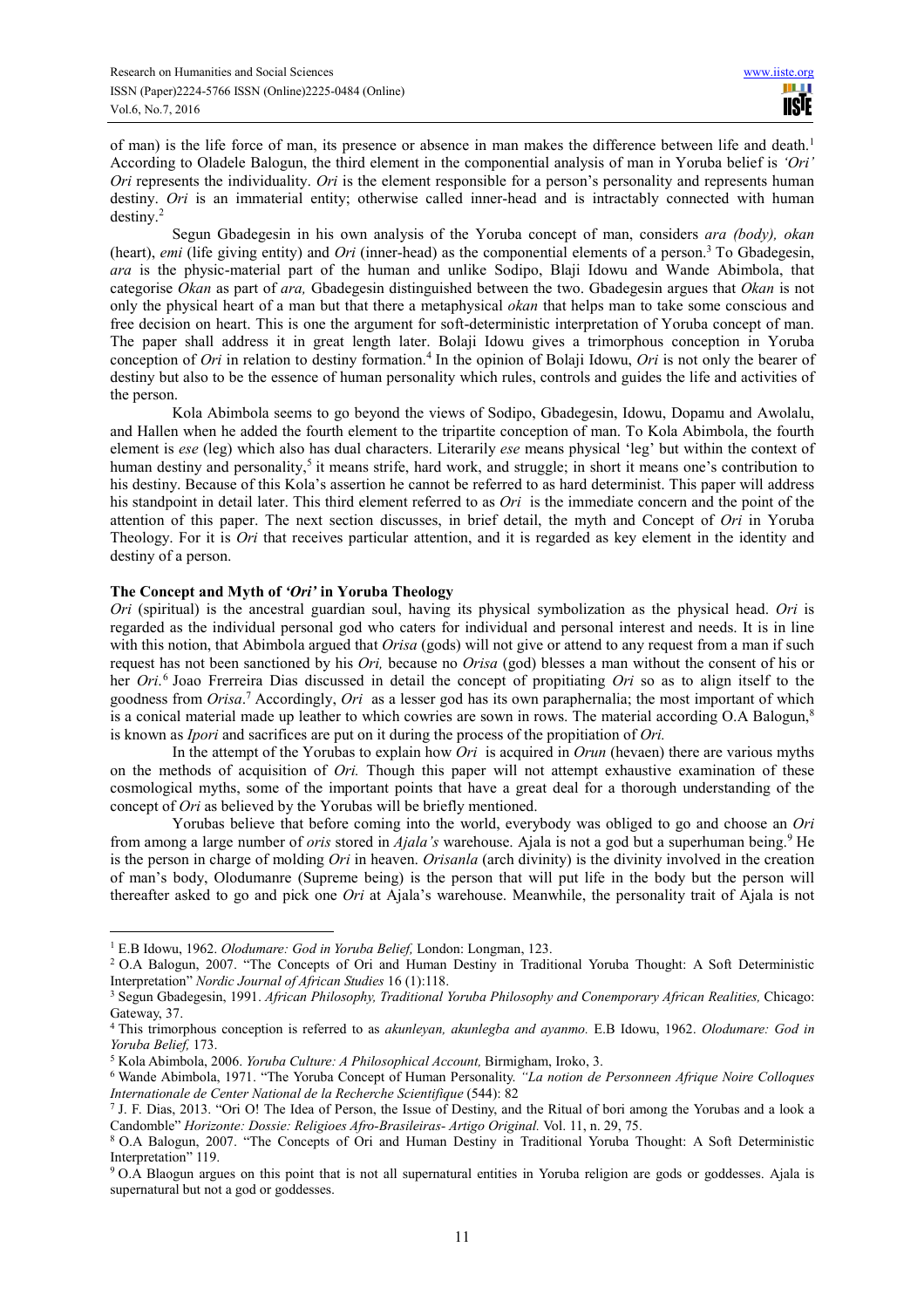very good and interesting; he is described as a debtor, drunkhard, careless and irresponsible, though a skilful potter. It is from his store that anyone coming to the world would take his own *Ori* after this *Ori* selection, the person will pass through the water of forgetfulness, which is the boundary between heaven and earth<sup>1</sup> Wande Abimbola, Kola Abimbola and others are scholars uphold this variant of the *Ori* Myth.

Meanwhile there is another myth, advanced by scholars such as Bolaji Idowu that excluded personality trait of the Ajala. Bolaji Idowu, Ade Dopamu, and Joseph Awolalu were not at home with the personality trait of Ajala, to them how somebody who is concern with such a sensitive assignment can would be a drunkhard, debtor and irresponsible, such a person is of a questionable character.<sup>2</sup> Therefore Bolaji Idowu and other scholars of the same camp with him support the other mythological account of *Ori* selection. In the myth advanced by these scholars, the choosing and acquisition of *Ori* is done by kneeling before *Olodunmare* (Supreme Deity) and this is done in the presence of the arch-divinity "*Orunmila*" that is why he is referred to as "*elerin ipin"*

The differences in these variants notwithstanding, all acknowledge the Yoruba belief in the importance of *Ori* in relation to a person's destiny. These two cosmological myths involving the acquisition of *Ori* show that the concept of *Ori* holds a great deal of metaphysical relevance among the Yorubas. Firstly, when the *Ori* is chosen in heaven the person concerned is not conscious, and the act of the choosing is free not coerced. Second, the content of the *Ori* chosen by the concerned person became unknown to him latter because of *Omi Igbagbe* (water of forgetfulness). These then made the *Ori* to become the personal spirit or guardian of one's destiny. It is the indicator of one's destiny in life. The choice of a good *Ori* ensures one to be successful while the choice of bad *Ori is* otherwise. This is the origin of the concepts of "*olori rere*" and *olori buruku* among the Yorubas. That is, the events in individuals' lives are the determinant factors of ascertaining the types of *Ori* one is bearing.<sup>3</sup>

Awolalu and Dopamu stress that it is *Ori-inu* housed by the physical *Ori* that helps and guide the life of a person from birth to death and that is why the Yoruba would say:

*Ori laba bo Ti aba fi orisa sile Nitori oogun lo ni ojo kan iponju Ori eni lo ni ojo gbogbo*

That is, it is Ori that needs to be worshipped and not deities. For charms are for the troubled days only, only one's *Ori* stands by man every day. Following the above explication of the Yoruba belief in *Ori* and human destiny, some scholars and philosophers have interpreted the concept of *Ori* to represents hard-determinism. This paper now shifts its attention to how the concept of *Ori* as interpreted by the hard-deterministic interpreters.

#### **Hard deterministic interpretation**

 $\overline{a}$ 

It is good to briefly look at the hard-deterministic interpreters' arguments. This will allow for a thorough and scholarly critique of their position. The hard deterministic interpreters argue that the acquisition of *Ori* in heaven signifies that every activity of man on earth has been pre-ordained at the point when man chose his *ipin-ori* with Ajala or Olodunmare. They argue that since man's *Ori* has been chosen from heaven there is not anything a man can do to alter any part of his or her destiny. This is equal to fatalism, a form of hard determinism. Some of the scholars in this school of thought include Taylor Richard, E.O Oduwole , Bolaji Idowu, Salami Y.K and others. These scholars interpret Yoruba concept of *Ori* hard-deterministically.

Taylor argues that the fatalistic interpretation fits most to the Yoruba theology of *Ori*. He opined that the important episode in the life of a typical Yoruba man have been chosen, sealed and extremely difficult to change. <sup>4</sup> In the same manner, E.O Oduwole argues that Yoruba concept of *Ori* should be interpreted as indicating hard-determinism. As cited by Oladele Balogun, Oduwole, she argues that the concept of *Ori* among the Yorubas points to the fact human biography has been written coming in to the world, such that whatever he does is done out of free will but because it has been pre-determined. She argued that even the choosing of *Ori* in heaven is not a freewill case, but a determined case, because one is not free not have chosen his or her *Ori.*  Therefore she posits that the concept of *Ori* among the Yorubas preclude any trace of freewill, any possibility of destiny alteration and any case for moral responsibility. These hard determinists argued that the notion of chance or freedom or freewill for man is an illusion with respect to the Yoruba theology of *Ori.* They are of the opinion that once one's destiny has been chosen, it becomes doubly sealed and totally impossible to change. Wande

<sup>&</sup>lt;sup>1</sup> O.A Balogun, 2007. "The Concepts of Ori and Human Destiny in Traditional Yoruba Thought: A Soft Deterministic Interpretation" 122.

<sup>2</sup> Uchenna Izuogu, 2000. *Concept of Human Personality: Ayanmo, Akunleyan, Akinlegbe, Kadara and Akosile as Believed by the Yoruba,* p12.

<sup>&</sup>lt;sup>3</sup> O.A Balogun, 2007. "The Concepts of Ori and Human Destiny in Traditional Yoruba Thought: A Soft Deterministic Interpretation" 124.

<sup>4</sup> Richard Taylor, 1983. *Metaphysics.* New Jersey: Prentice Hall Inc., 52.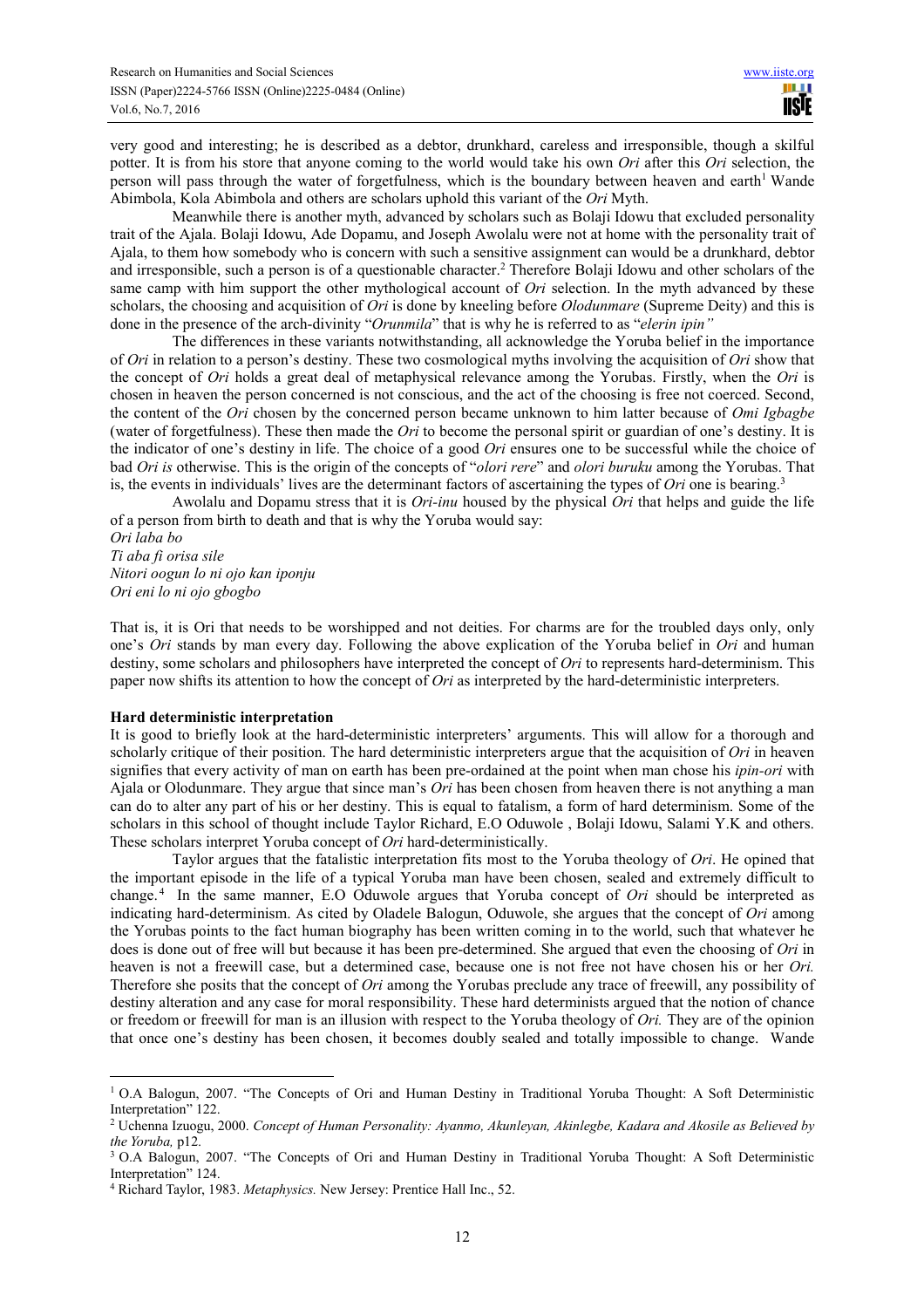Abimbola appears to be a hard-deterministic interpreter in his earlier works such as "Yoruba Culture: A Philsophical Account, but in his later works.<sup>1</sup> In his latter works, Wande Abimbola argues in favour of softdeterministic interpretation of the concept of *Ori.* His argument will be discussed later in this paper.

The hard deterministic interpretation of *Ori* discussed above is not appropriate and philosophically inadequate and does not represent the Yoruba concept of *Ori* very well. The argument fails to properly the other factors that are necessary for the determination of man's destiny in Yoruba context, it also fails to account for the moral standard as uphold by the Yorubas. If hard deterministic interpretation is accepted, then the question of moral responsibility will be absent, and this will be in stark conflict with Yoruba understanding of *Iwa (*good character). This paper turns its attention to the soft-deterministic interpretation of the concept.

#### **Towards a Soft-Deterministic Interpretation of Yoruba Concept of** *Ori*

The temptation to consider the metaphysical nature of the Yoruba belief in *Ori* and human destiny in light of fatalism or hard-determinism may appear natural but it is incorrect. (and this is Balogun's thesis). Some of the scholars who support the soft-deterministic interpretation are Oladele Balogun, Wande Abimbola, Segun Gbadegesin and others. The paper gives the arguments for soft-deterministic interpretation in the following paragraphs.

First, a critical and a deeper look at Yoruba concept of *Ori* does not preclude other important entities in the determination of one's destiny. In other words, it is not *Ori* alone that determines all aspect of a man's destiny. There are other factors that are involved in destiny determination, and some of these factors do not lie at the frame work of predestination, coercion or fatalism, rather on the framework of human freewill. As advanced by Oladele Balogun and Wande Abimbola, *Ori* is limited to the issues of material success or material misfortune; things like wealth, riches and success in one's life. *Ori* has nothing to do with moral character; therefore it does not affect all aspects of human destiny. If *Ori* has nothing or less to do in determining one's character that means the concept of *Ori* among the Yorubas is not to be interpreted within the line of hard determinism. Nowhere in Yoruba's tradition is there a trace of *Ori* determining human character and moral life. Juxtaposing the hard deterministic interpretation given to Yoruba concept of *Ori* and that of soft-deterministic interpretation, one we easily notice a problem with the hard deterministic interpretation. The hard-deterministic school tends to have pressed too far and exaggerated the role played by the *Ori* in Yoruba view of destiny. This exaggeration is in conflict with the concept of personal morality and good behaviour as upheld by the Yorubas. If *Ori* determines everything exclusively, then can there be any room for morality, sin and punishment, and good behaviour and reward. This posits a great ethical problem. Meanwhile, soft-deterministic interpretation solves this dilemma. *Ori* does not preclude the importance of *Iwa* (morals) from the making of a destiny, and then establishing the case for soft-determinism becomes more resonant with the Yoruba cultural belief.

Secondly, the tenacity with which the concept of creativity, and spirit of hard working are held among the Yorubas conflict with the hard-deterministic school. Yorubas believe that one need not to be passive in his affairs. Man, in Yoruba thought, is to work hard and bring to himself a good future. In view of this, if Yorubas are fatalist as some people have opined, then it means there is nothing a man does that affect his fate. This is in conflict with Yoruba concept of virtues like "hard working"

Also, the fact that a destiny chosen by one's *Ori* cannot be altered, as advanced by the hard deterministic school, is only plausible at face value. According to Oladele Balogun:

Upon a deeper reflection and practical experience, several factors have occasioned an alteration in destiny on earth; either for good or bad. An individual's destiny may be changed for good or for bad. Instances of this abound within the Yoruba cultural milieu. The Yoruba believe in the consultation of the god of divination (O*runmila*) to know the kind of *ori* one had chosen and to perhaps alter an unfavorable destiny through the help of some spiritual forces and by the application of the right type of sacrifices. *Ebo* (Sacrifice) among the Yoruba is believed to be capable of influencing human destiny either for good or bad. Sacrifice is a form of communication between the natural and the supernatural realms of the Yoruba cosmos.<sup>2</sup>

Kola Abimbola agrees with this Balogun's assertion when he avers that sacrifice and other religio-cultural activities can indeed alter one's destiny. This conclusion resonates well with the concept of God and divinities among the Yorubas. The Yorubas believe the man-God relationship is on the basis of reciprocity. That is, when God is appeased via sacrifice or other means, then God also will bring good fortune to the person concerned. It is believed by the Yoruna that "*Riru ebo ni n gbeni, ai ru ebo kii gbe eniyan,* that is 'making or offering a sacrifice favours one but refusal to do so is not profitable.' Since the concept of appeasing gods and goddesses is a viable

 $\overline{a}$ 

<sup>&</sup>lt;sup>1</sup> Wande Abimbola, 1975. "Iwapele: The Concept of Good Character in Ifa Literary Corpus" *Yoruba Oral Tradition*. University of Ibadan, Ibadan 406.

<sup>2</sup> O.A Balogun, "Ori as the Sole Determinant of Human Personality in Traditional Yoruba-African Thought," 125.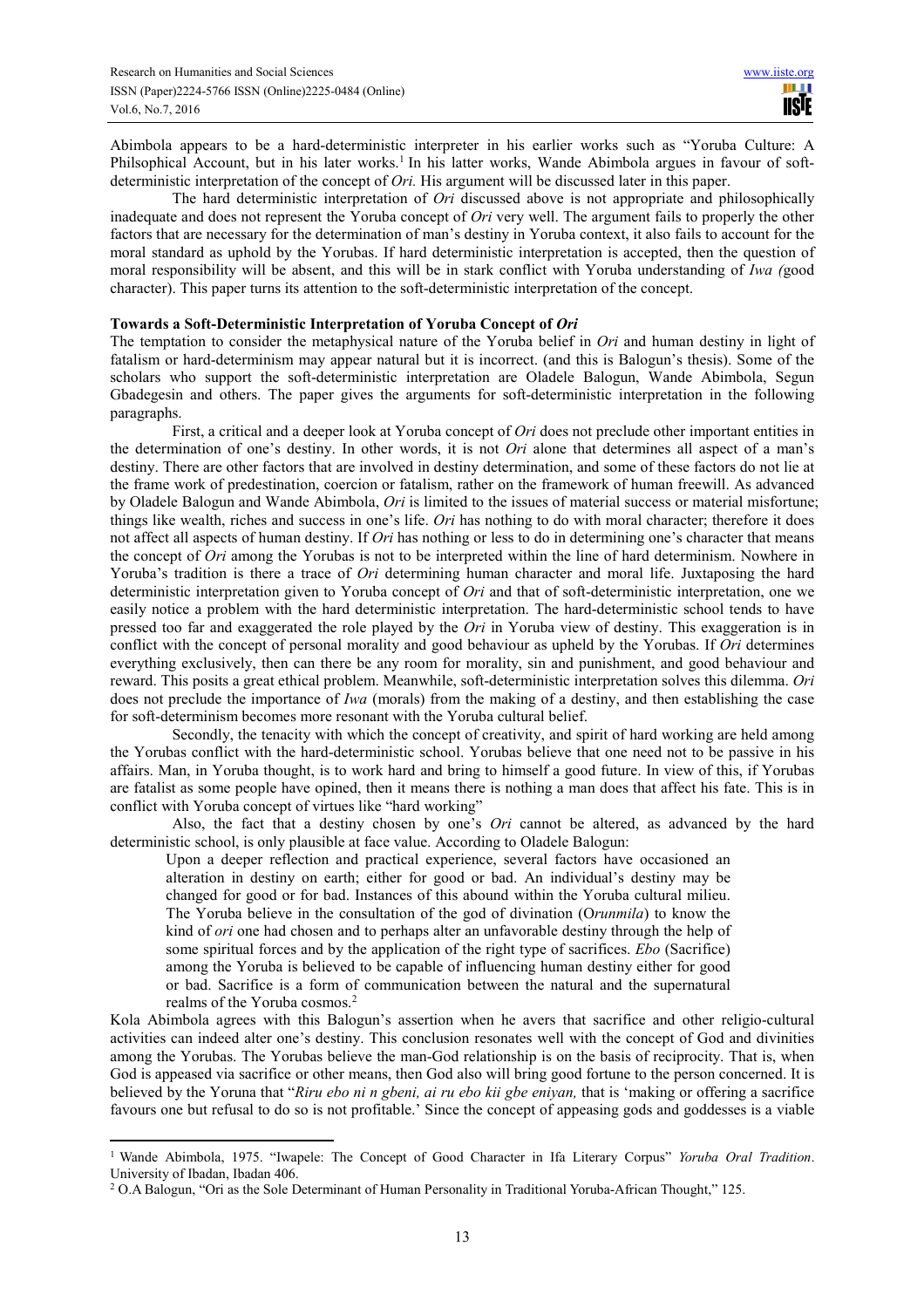belief in the Yoruba religio-cultural milieu, then the hard deterministic interpretation is not plausible. Because Yoruba believe that one's life can made better by appeasing to a god, this then points to soft-determinism, a case whereby there is a cooperation between an agent external to one and one's effort.

Furthermore, Yorubas believe that there are factors at inter-play that can make what *Ori* has chosen in heaven to come to pass. If these factors are not in place then *Ori* cannot bring to actualization that which it has chosen in heaven. Wande Abimbola and Kola Abimbola added the concept of metaphysical *ese* (leg) and *Okan*  (heart). Accordingly, *ese* is the principle of human strife, which means that even if one has chosen good *Ori* in heaven, he still needs to struggle so that his *Ori* will be realized. Accordingly *ese* is like a catalyst to the realization or otherwise of one's destiny.<sup>1</sup> Wande Abimbola in his work title "*Iwapele: The Concept of Good character in Ifa Literary Corpus"* argues that when a person chooses good or bad head from heaven, he or she needs to compliment it with the use of *"ebo"* and *"ese"*. The use of *ese* involves decisive struggle and hard work to achieve a desirable personality.<sup>2</sup> Wande Abimbola argues that it is not only *Ori* that determines solely one's destiny but it is the function of components of *Ori,*(metaphysical head), *ese* (metaphysical leg)*, and Iwa*  (Character)*, ara* (metaphysical body)*, emi* (metaphysical soul)*,* that jointly determine human destiny in Yoruba thought. This position is plausible when one looks at what Ifa literary corpus *Ose Meji* verse ten says about the importance of *iwa* (good behaviour) and its relevance to the actualization of one's destiny:

*Inu bibi o da nnkan, suuru baba iwa;*

*Agba t'oni suuru, ohun gbogbo l'o ni; Dia fun ori, a bu fun iwa. T'iwa nikan lo soro; Ori kan o buru n'ile Ife; t'iwa nikan lo soro.*

Indignation does not bring forth anything good;

Patience is the best of character

A patient elder has everything;

The truth of this thesis is adequately demonstrated

in the incidence of destiny that lacks character.

Nurturing as well as exhibiting good character is difficult;

No destiny is bad in prestine Ife;

It is only nurturing and exhibiting good character that is difficult.<sup>3</sup>

According to Fayemi Ademola and Oladele Balogun, in Yoruba thought, *Ori* is not in the part of freewill of man but his *Iwa* (character) is within the part of his free will. This then points to soft-deterministic interpretation of the concept of *Ori.*

Kola Abimbola and Segun Gbadegesin's addition of *Okan* (heart) as part of man components also posts a great problem to the hard-deterministic interpretation of the concept of *Ori* among the Yorubas. Accordingly, *Okan* also plays a very vital role in man's decision making. Yorubas have the notion of "*eni ti ko ni okan"* that is somebody who does not have heart. This does not mean that that person does not have physical heart but metaphysical one. This metaphysical heart can be equaled to one's act of rashness or patience which can affect one's destiny. It is believed that a man that does have good *Okan* can be impatient and this can affect his destiny. Therefore *Okan* also has a role to play in the making of a destiny. Therefore, the Yorubas can be referred to as soft-determinists not hard-determinists because the said *Okan* is under the control of the person concerned and lies within the frame work of his freewill.

Another argument that can be advanced in favour of soft-deterministic concept of *Ori* in Yoruba context is the Yoruba theology of self causation. The Yoruba, according to Oladele Balogun, traces the cause of some events to the individual person who performs the action and not any supernatural force outside of man. Such actions are located within the realm of what they call "*Afowofa*" (the infliction of a problem on oneself or causation of a problem by oneself). It is believed that apart from what *Ori* has chosen in heaven, there are other things a man can do to affect himself or herself. This then suggests that in the analysis of concept of *Ori* in Yoruba thought, the Yoruba fall within the gamut of soft-determinism. Because a man in Yoruba thought, is held responsible for present actions deliberately performed by them.

In line with this concept of self-causation is the case for "*Iwa"* It is believed by the Yorubas that *Iwa*  constitutes part of what make one destiny in Yoruba thought. *Iwa rere* (good character) constitutes a fundamental moral and psychological attributes a person is expected to have, along with being truthful and

 $\overline{a}$ 

<sup>1</sup> O.A Balogun, 126.

<sup>2</sup> Wande Abimbola, *Iwapele: The Concept of Good character in Ifa Literary Corpus,*32.

<sup>&</sup>lt;sup>3</sup> Fayemi, Ademola Kazeem., 2009. "Human Personality and the Yoruba Worldview: An Ethico-Sociological Interpretation" *The Journal of Pan African Studies,* Vol. 2, no.9, 170.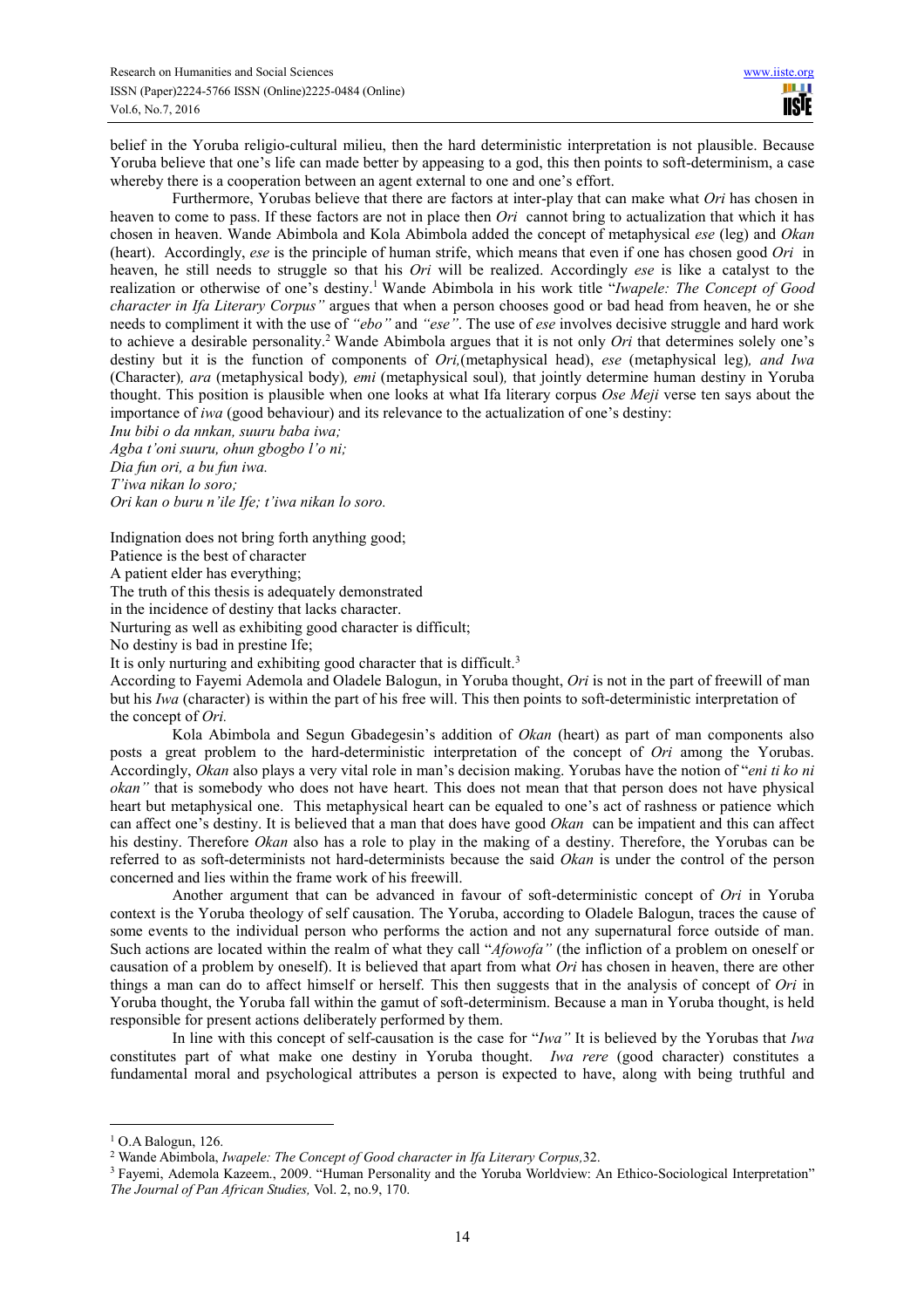honest.<sup>1</sup> In Yoruba philosophy of life, there are three types of *Ire*. They are "*Ire Owo*" (material fortune), *Ire Omo* (fortune of fertility), and *Ire aiku to pari Iwa* (fortune of health that is associated with good character). The only *Ire* that *Ori* chooses for a person exclusively, according to Wande Abimbola, is Ire owo (material fortune). Other *Ires* (other fortunes) are to be chosen by the man himself. No matter how good the *Ori* chosen by a man is, it cannot give him *Iwa rere*. *Ire Iwa* is to be chosen by freewill by each person who wishes so. Therefore, the concept of *Ori* among the Yorubas is not tending toward hard-determinism as some people have opined.

Another argument is the argument from Yoruba scriptures. As argued by Wande Abimbola nowhere in any of the ancient, Yoruba scriptures like *Ifa, Ijala, Esa Egungun* and others, is there a claim that moral character can be predetermined by *Ori.* For example Ifa poems make a very clear cut distinction among the portion of human destiny that is to be chosen by *Ori,* the part that is to be chosen by *ese* (leg) and the part that is to be chosen by *Iwa*. In the very book of Ifa literary corpus, *Eji Ogbe*, a major dictinction is made between *Ori and* ese (leg).

*To ba se pe ori gbogbo nii sun posi Iroko gbogbo I ba ti tan nigbo A difa fun igba eni Ti n'torun bo waye To ba se ori gbogbo nii sun posi Iroko gbogbo iba ti tan in gbo A difa fun igba ese ti n torun bow aye Owere la n ja gbogbo wa Owere la n ja Eni ya ori re o to nkann, Owere la n ja gbogbo wa Owere la n ja.<sup>2</sup>*

Had it been that all "oris" were meant to sleep in coffins

The "iroko" tree would have become extinct.

Which divines, for two hundred "ese" (leg). When they were coming to "aye"

(world) from orun (spirit world above). We are all exerting

great effort to succeed, all of us. We are all exerting great

effort to succeed. Those who selected "ori" for material

successes are few. We are all putting in great effort to succeed.

This shows there are few people who have chosen good *Ori* but even the bad destiny chosen by *Ori* can be made by *Owere.* This *Owere* involves good character, striving and hardworking and correct application of ebo (sacrifice). The arguments presented so far on the soft-deterministic interpretation of *Ori* among the Yoruba are very plausible and grounded in the Yorubas' religio-cultural belief system than that of hard-deterministic interpretation.

# **Conclusion**

The discussion in this paper has established that the concept of *Ori* and human destiny in traditional Yoruba thought should be placed in soft-deterministic interpretation and not hard-deterministic. The argument in this paper supports that of Oladele Balogun, who opposed the hard-deterministic interpretation by some scholars. Some of the reasons why some scholars are hare-deterministic in their interpretation of Yoruba thought on *Ori*  has been discussed and are found to be baseless and a sheer exaggeration. This paper has brought out some of the salient difficulties that are inherent in such a hard-deterministic approach.

It is in this regard that this paper, following Oladele Balogun, Wande Abimbola, Segun Gbadegesin and others, argues that the best interpretation of the Yoruba religio-philosophical concept of *Ori* is instead to be put in soft-deterministic framework. Yoruba concept of ethical living, need for hard working and pro-activeness toward life, anthropological conception, self-causation (*afowofa*) and some verses in *Ifa* corpus support the fact that *Ori* should be interpreted in soft-determinism. This argument is tenable because, among other things, it correlates rightly with the Yoruba moral and ethical notion as part of one's destiny.

#### **References**

Abimbola, Kola. (2006). *Yoruba Culture: A Philosophical Account,* Birmigham, Iroko. 2006. Abimbola, Wande. (1976). *Ifa: An Exposition of Ifa Literary Corpus,* Ibadan: Oxford University Press. Abimbola, Wande. (1975). "Iwapele: The Concept of Good Character in Ifa Literary Corpus" *Yoruba Oral* 

 1 Ademola Kazeem Fayemi, 2009. "Human Personality and the Yoruba Worldview: An Ethico-Sociological Interpretation" *Journal of Pan African Studies, Vol 2, no. 9,* 169.

<sup>2</sup> Ifayemi Elelbuibon, 2004. *Ifa: The Custodian of Detsiny,* Ibadan: Penthouse Publications, 11.